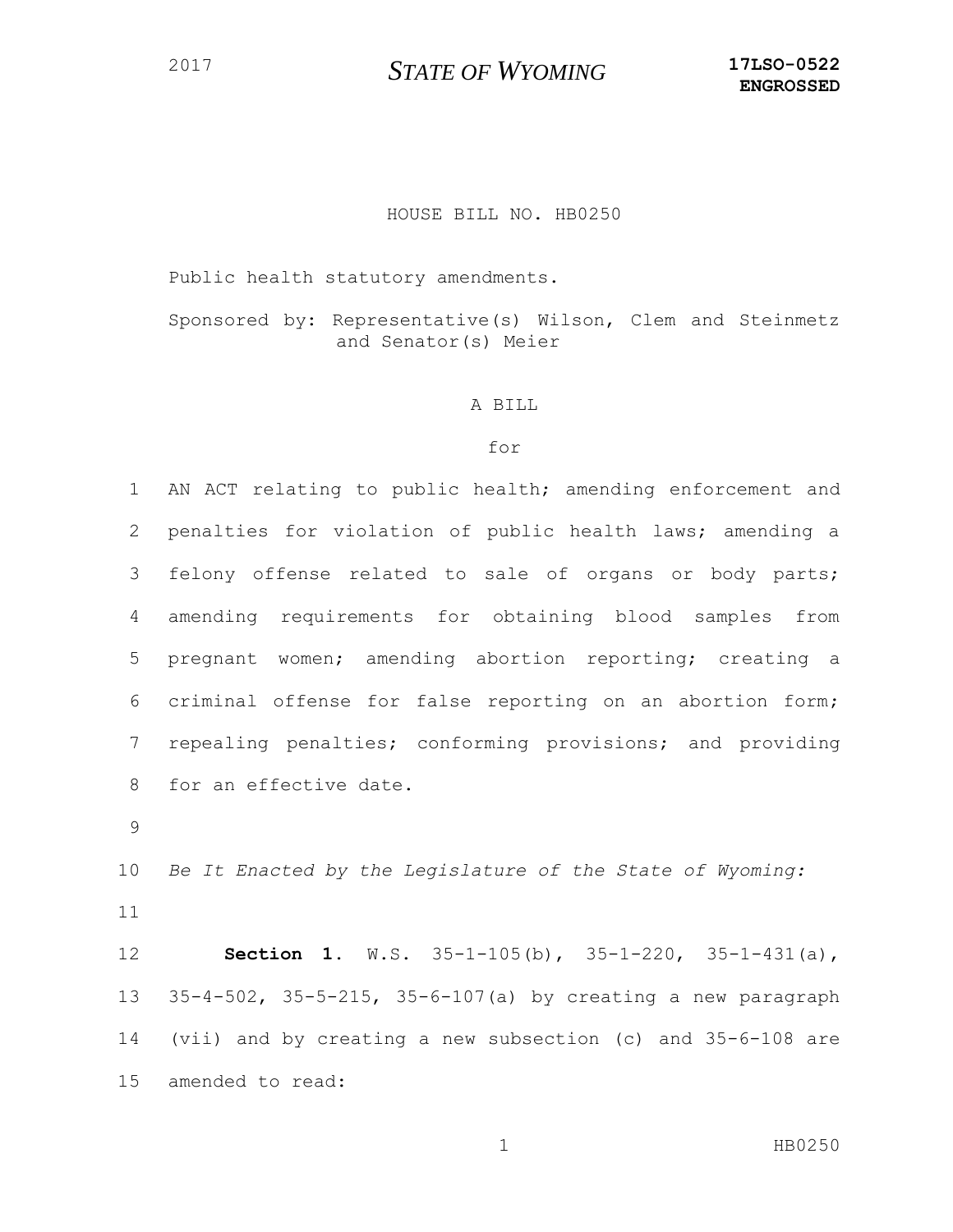**35-1-105. Prohibited acts; penalty for violations.** (b) Except when an individual statute, notice, order, rule or regulation provides a different penalty for any of the offenses prohibited in subsection (a) of this section, upon conviction of any of the offenses prohibited in subsection (a) of this section, the violator shall be fined 9 not to exceed one hundred dollars (\$100.00) five hundred dollars (\$500.00) or imprisonment not to exceed six (6) months, or both, and shall be liable for all expense incurred by health authorities in removing the nuisance, source of filth or cause of sickness. No conviction under the penalty provisions of this act or of any other public health laws shall relieve any person from an action in damages for injury resulting from violation of public health laws. **35-1-220. Legal advisers; provisions as to enforcement.** The attorney general of Wyoming shall be legal adviser for the department of health and shall defend it in all action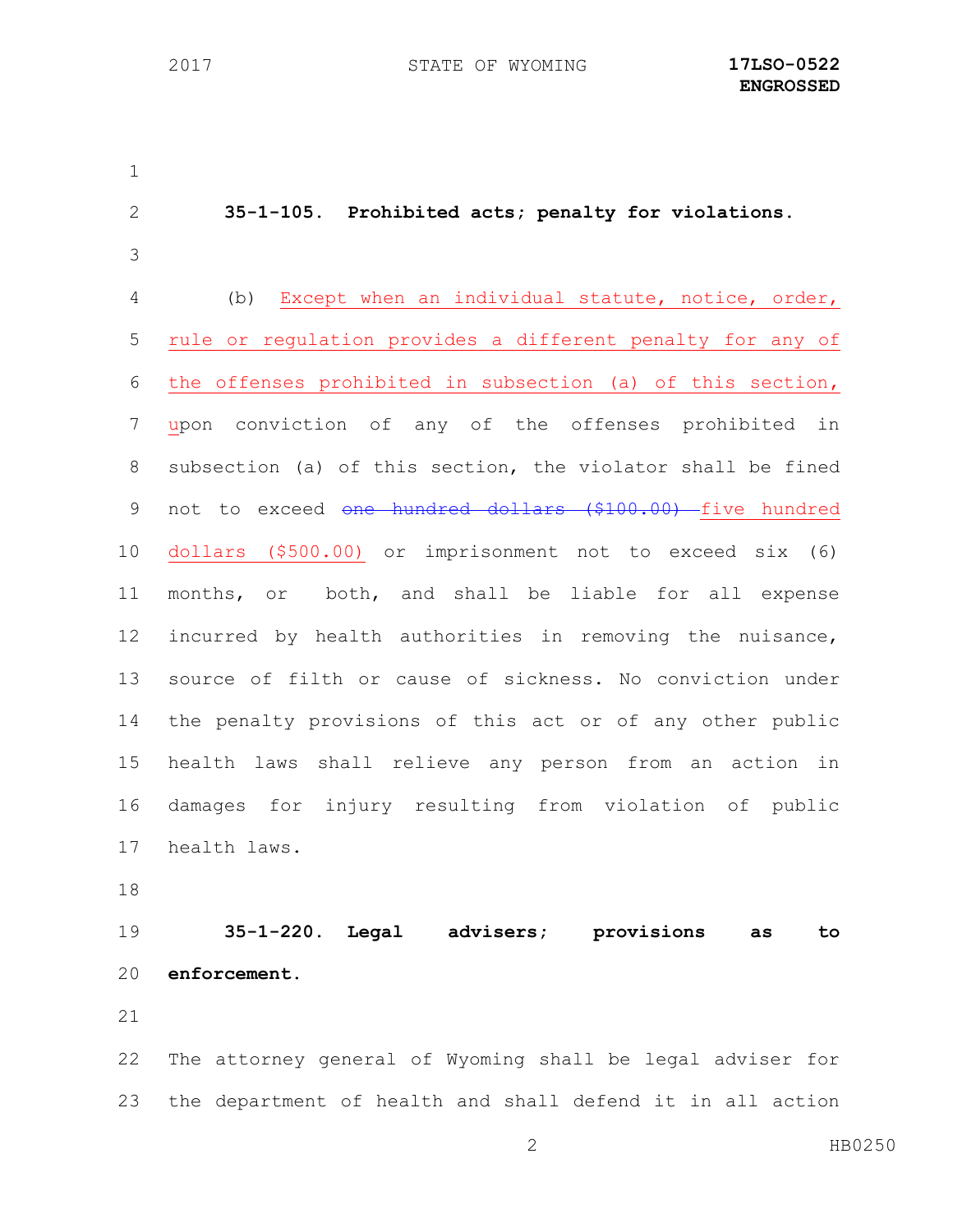and proceedings brought against it. The district attorney for the county in which a cause of action may arise, shall bring any action requested by the department to abate a condition which exists in violation of, or to restrain or enforce any action which is in violation of, or to prosecute for the violation of, or for the enforcement of, 7 the public health laws of Wyoming. If he the district attorney fails to so act, the department may bring any such action and shall be represented by the attorney general or by special counsel. Unless a specific chapter in title 35 provides for enforcement by a different person, the 12 authority and enforcement afforded to the attorney general, district attorney, department of health and special counsel under this article applies throughout title 35. **35-1-431. Penalties for false reporting of birth, death, stillbirth, marriage or divorce.** (a) Any person who willfully and knowingly: (i) makes any false statement in a report, record, or certificate required to be filed under this act, or in an application for an amendment thereof, or supplies false information

intending that such information be used in the preparation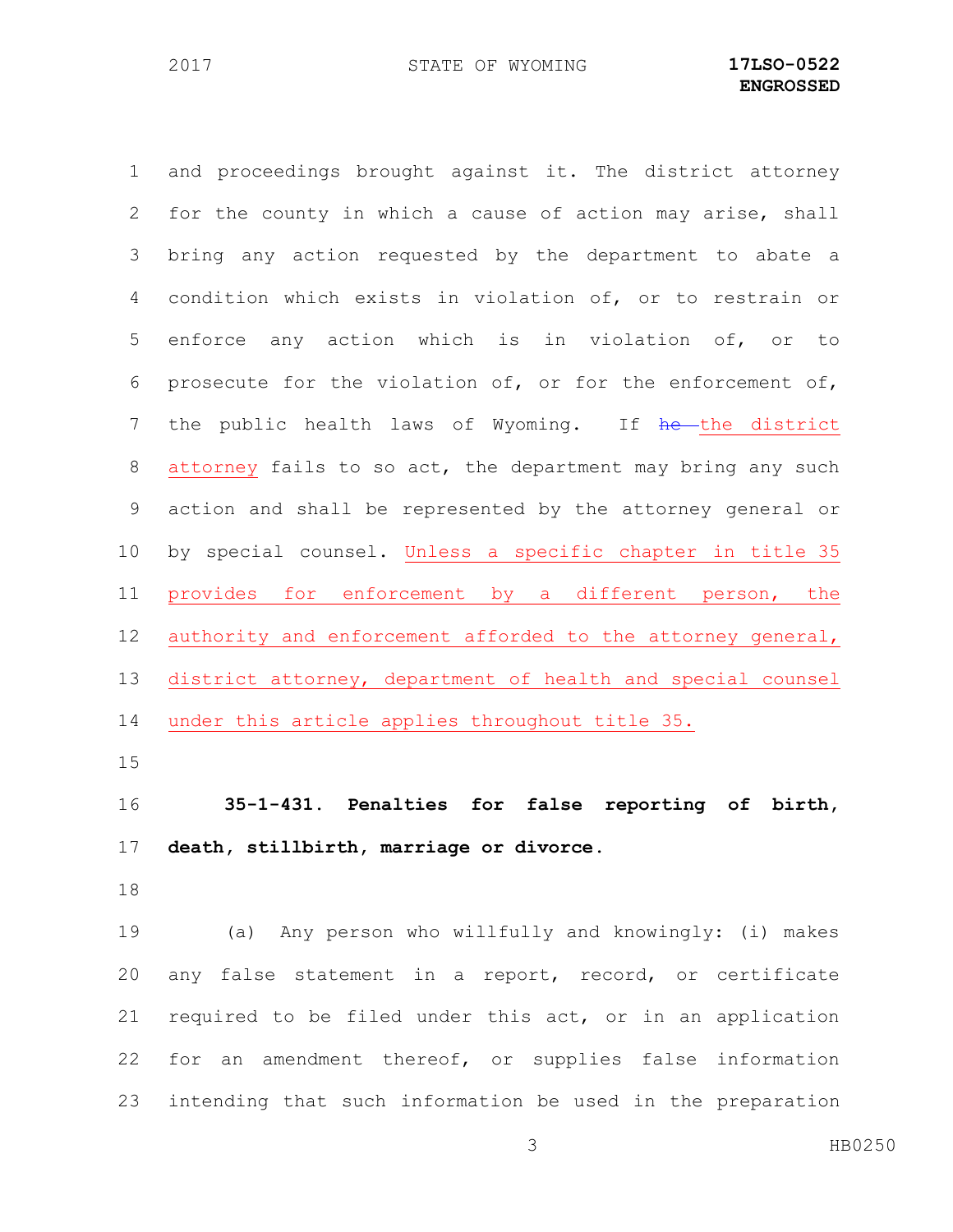of any such report, record, or certificate, or amendment thereof; or (ii) without lawful authority and with the intent to deceive, makes, alters, amends, or mutilates any report, record, or certificate required to be filed under this act or a certified copy of such report, record, or certificate; or (iii) uses or attempts to use, or furnish to another for use, for any purpose of deception, any certificate, record, report or certified copy thereof so made, altered, amended, or mutilated; or (iv) with the intention to deceive uses or attempts to use any certificate of birth or certified copy of a record of birth knowing that such certificate or certified copy was issued upon a record which is false in whole or in part or which relates to the birth of another person; or (v) furnishes a certificate of birth or certified copy of a record of birth with the intention that it be used by a person other than the person to whom the record of birth relates; shall be 18 punished by a fine of not more than one hundred dollars (\$100.00) or five hundred dollars (\$500.00), imprisoned not more than six (6) months, or both. 

 **35-4-502. Duty of attending health care provider.**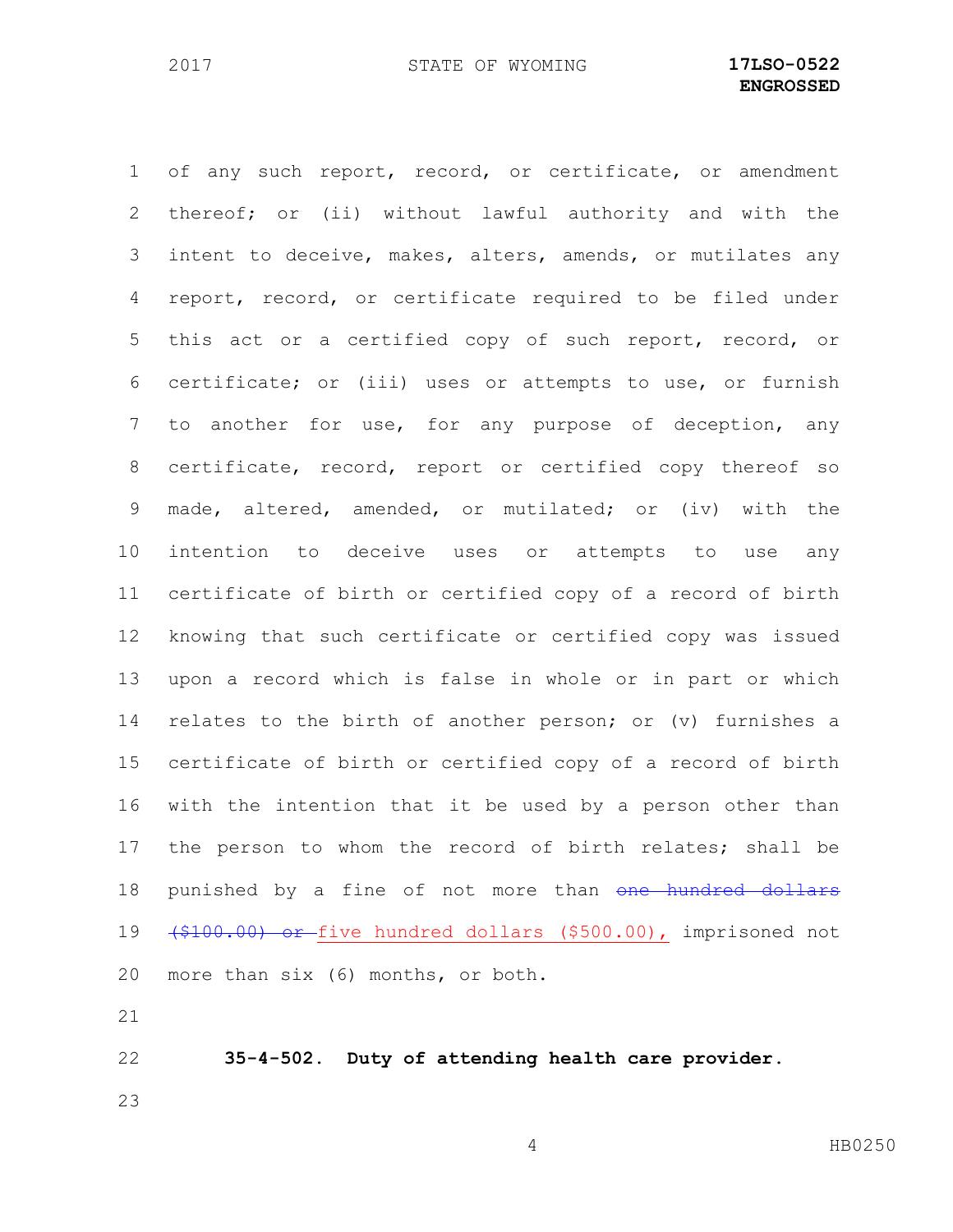1 Every physician, <del>licensed to practice medicine attending</del> advance practice nurse or other person permitted by law to attend a pregnant woman in the state for conditions relating to her pregnancy during the period of gestation or at delivery shall take, or cause to be taken, a sample of blood of such woman at the time of her first professional visit or within ten (10) days thereafter. The blood specimen thus obtained shall be submitted to an approved laboratory for a standard serological test for syphilis. 10 Every other person permitted by law to attend pregnant women in the state but not permitted by law to take blood 12 samples, shall cause a sample of blood of such pregnant women to be taken by a physician duly licensed to practice 14 medicine and have such sample submitted to an approved 15 <del>laboratory for a standard serological test for syphilis.</del> **35-5-215. Sale or purchase of organs prohibited; exceptions.**

 (a) Except as otherwise provided in subsection (b) of this section, a person who for valuable consideration, 22 knowingly purchases or sells a part for any human, fetal or embryonic organs or parts for research, commercial use,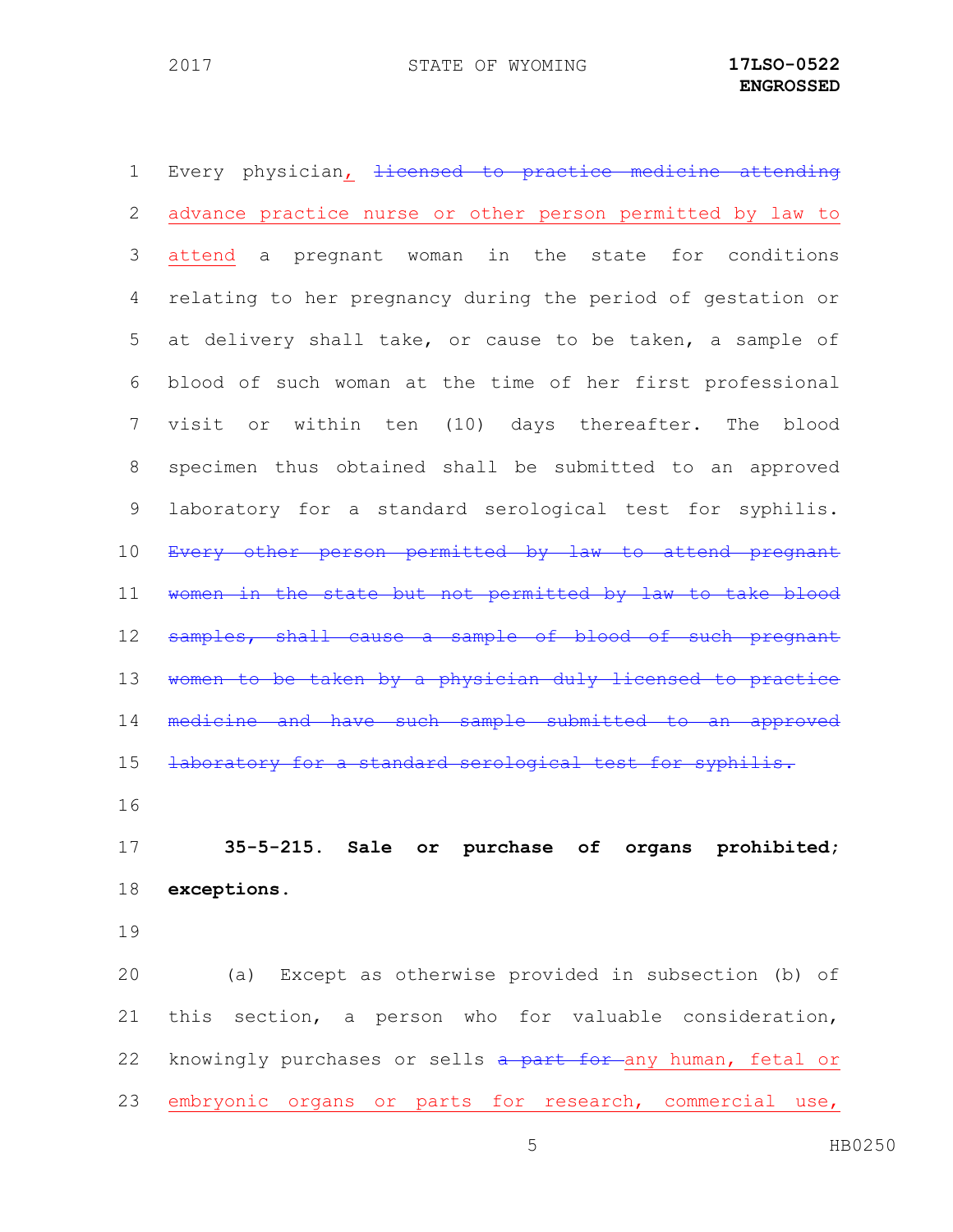| $\mathbf 1$ | transplantation or therapy if removal of a part from an      |
|-------------|--------------------------------------------------------------|
| 2           | individual is intended to occur after the individual's       |
| 3           | death-commits a felony punishable by imprisonment for not    |
| 4           | less than one (1) year nor more than five (5) years, a fine  |
| 5           | of not less than ten thousand dollars (\$10,000.00) nor more |
| 6           | than fifty thousand dollars (\$50,000.00), or both.          |
| 7           |                                                              |
| 8           | (b) A person may charge a reasonable amount for the          |
| $\mathsf 9$ | removal, processing, preservation, quality control,          |
| 10          | storage, transportation, implantation or disposal of a part  |
| 11          | organs or parts.                                             |
| 12          |                                                              |
| 13          | (c) This prohibition does not apply to replenishable         |
| 14          | body parts like hair or blood not elsewhere prohibited.      |
| 15          |                                                              |
| 16          | 35-6-107. Forms for reporting abortions.                     |
| 17          |                                                              |
| 18          | (a) The state office of vital records services shall         |
| 19          | establish an abortion reporting form which shall be used     |
| 20          | after May 27, 1977 for the reporting of every abortion       |
| 21          | performed or prescribed in this state. The form shall        |
| 22          | include the following items in addition to such other        |
| 23          | information as may be necessary to complete the form, but    |

HB0250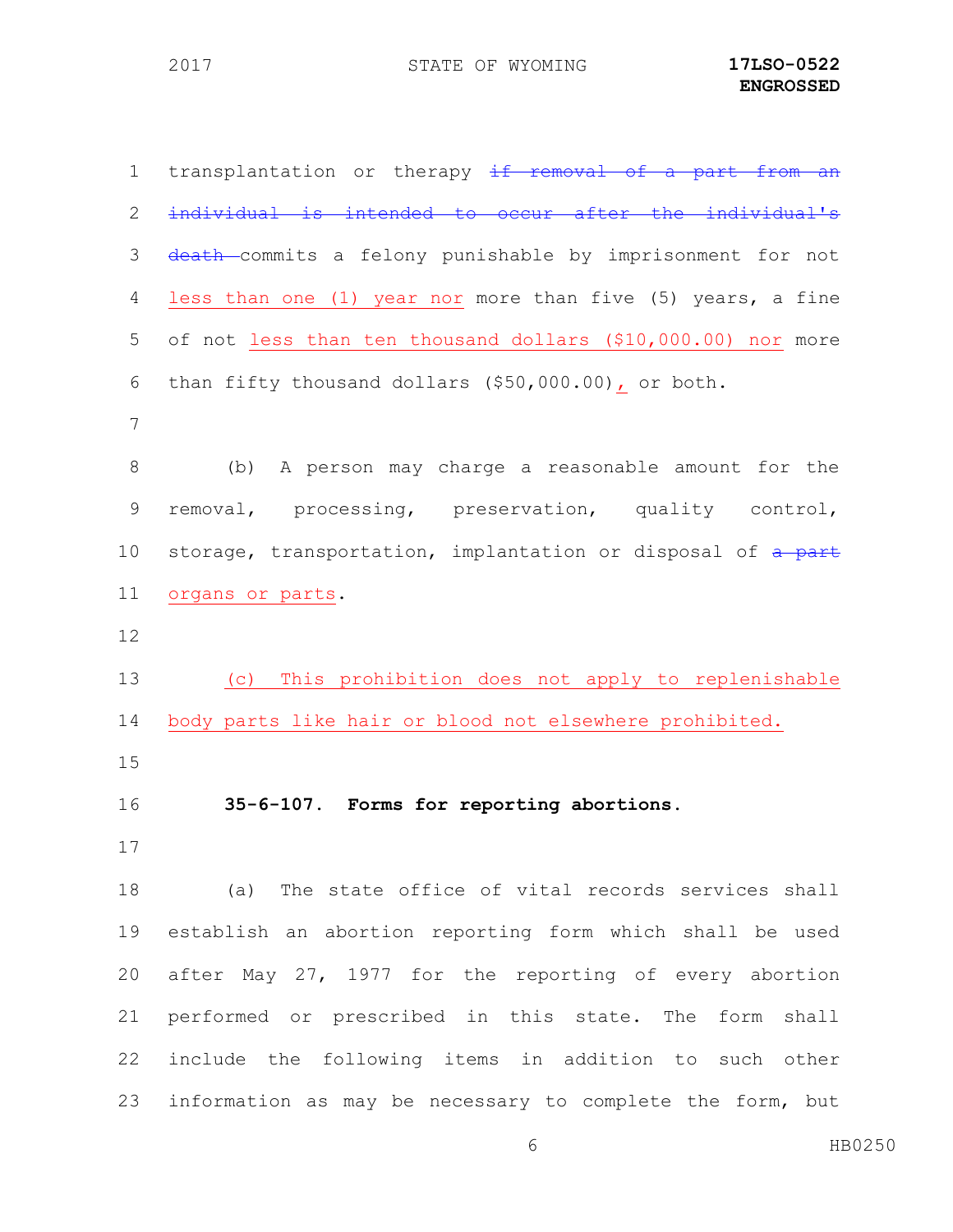STATE OF WYOMING **17LSO-0522**

 in no case shall information be required that would tend to disclose the identity of any individual participating in an abortion: (vii) The county and state of residence of the pregnant woman. (c) Any person who willfully and knowingly fails to 9 comply with W.S. 35-6-107(b), who makes any false statement in a form required under this section or who supplies false information intending that the information be used in the preparation of any required form shall be punished by a fine of not more than five hundred dollars (\$500.00), imprisoned not more than six (6) months, or both. **35-6-108. Compilations of abortions; matter of record; exception.** The state office of vital records services shall prepare and after May 27, 1977 keep on file for seven (7) years 21 compilations of the information submitted on the abortion 22 reporting forms required under W.S. 35-6-107. The compilations shall be available only to a local, state or

HB0250